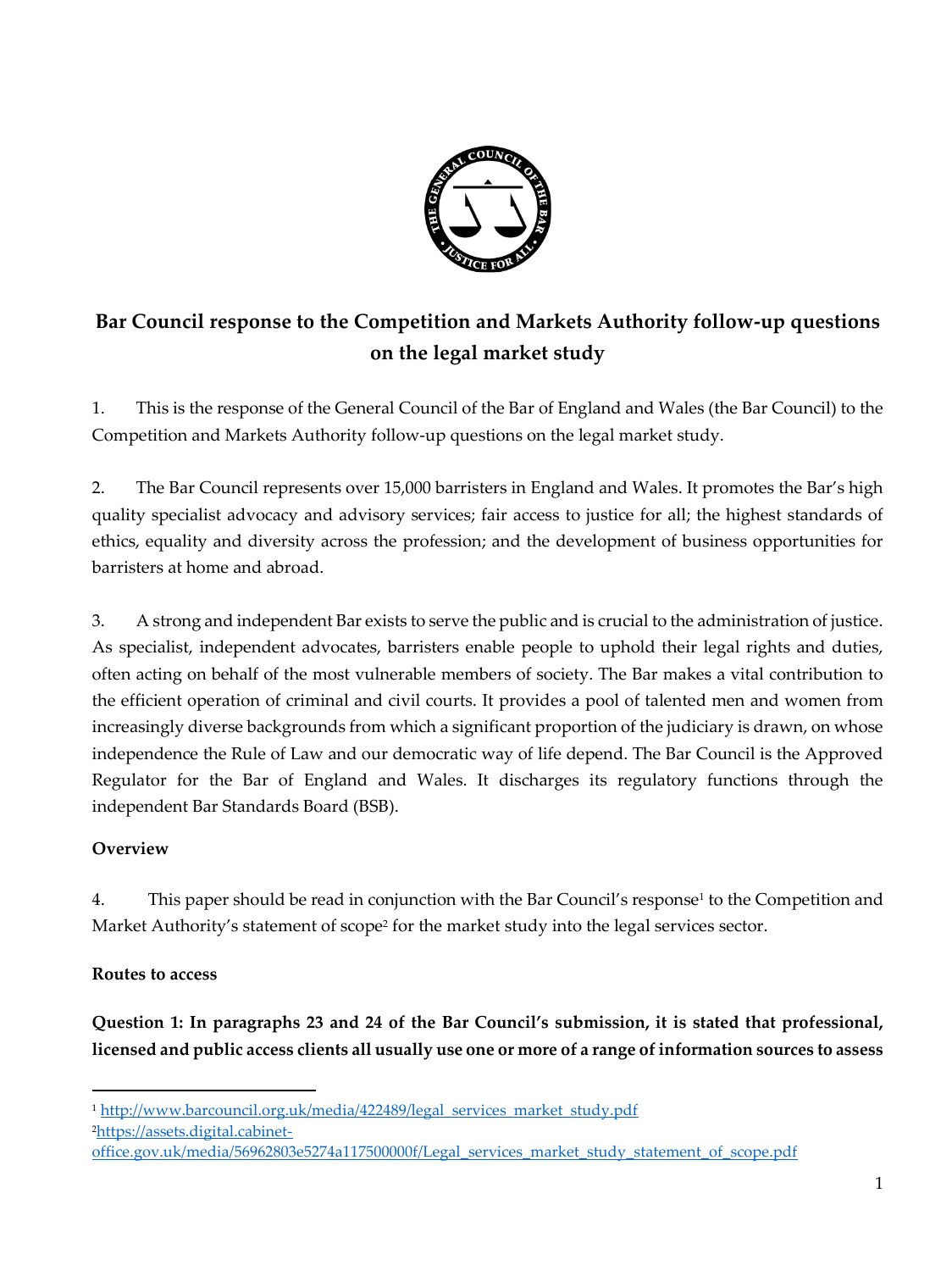**the quality of a barrister (listed in those paragraphs). Does the Bar Council hold any particular information/data which might indicate how different types of client may favour the use of certain information sources over others?** 

5. No, the Bar Council does not gather data on the information sources used by clients. As stated in our previous response, the majority of instructions that are passed to barristers come through a professional client to a barrister in chambers. We reiterate that the referral model is bolstered by the professional client's knowledge of the legal services market and their ability to assess the quality of a barrister. The professional client is well-placed to assist the lay client make an informed choice.

6. For anecdotal evidence on preferred information sources we suggest approaching the Institute of Barristers Clerks as it is mainly clerks that receive queries from potential clients in the first instance.

7. The CMA may be interested to see the recently published research<sup>3</sup> on Public Access work commissioned by the BSB and LSB which contains information at 2.3 on clients' routes to it.

**Question 2: In paragraph 6 of the Bar Council's submission, it is stated that 'barristers are strictly prohibited from paying or receiving referral fees, which underpins the integrity of the profession and prevents conflicts of interest'.**

**a) We understand that the Bar Council considers that the ban on referral fees is necessary to maintain the integrity of the profession and prevent conflicts of interest. Does the Bar Council consider it possible for safeguards to be put in place that would enable barristers to receive/pay a referral fee without leading to conflicts of interests or compromising the integrity of the profession?**

8. No. Our reasons relate to the very nature and effect of such fees, and also to the limits on what are properly to be regarded as referral fees. We hope it will be helpful if we give a little more explanation of this. Your question relates specifically to the position of barristers, but our objection to referral fees relates to the whole of the legal services sector.

9. We hold to the view expressed in paragraph 42 of our original submission to the CMA:

'It is vital that this prohibition be maintained. The incentive to pass a case to someone paying a fee not only serves to restrict consumer choice but can also result in the lay client receiving a substandard service because the work is not referred to the best quality advocate. The Bar Council has been calling for a complete prohibition on referral fees across the legal services sector for this reason for many years.'

<sup>3</sup> <https://www.barstandardsboard.org.uk/media/1754315/public-access-final-report.pdf>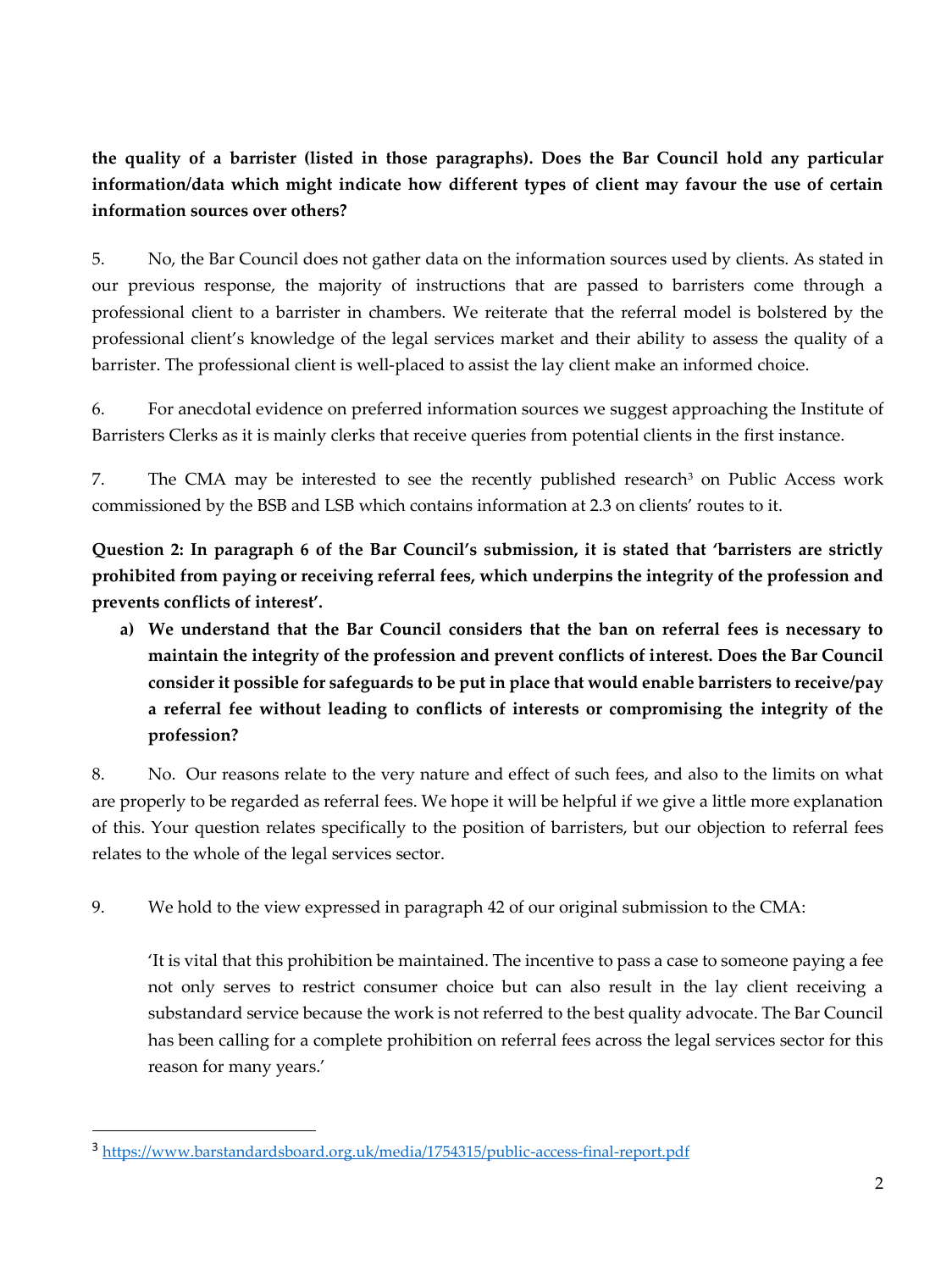10. Referral fees undermine the proper working of a sustainable and ethical legal services market dedicated to serving both client interests and the public interest, and we do not consider that it is possible to mitigate the conflicts of interest that will ensue if referral fees are paid.

11. It may assist for us to draw your attention to our detailed critique of the payment of referral fees by solicitors which can be found in the Bar Council's response to the 'Improving Regulation: Proportionate and Targeted Measures' consultation paper issued by the SRA<sup>4</sup>. Although this relates to a specific proposal with regard to solicitors acting in cases funded by legal aid, most if not all of the points made would apply to others in the market who operate in similar ways.

12. We do not consider that any 'safeguards' can address the fundamental nature and effect of referral fees. In our response to the SRA, we stated:

'It is sometimes suggested that the payment and receipt of referral fees should be permitted by lawyers because they are not seen as impermissible in other fields and markets. The Bar Council rejects this argument. In particular:

, ..Where referral fees are paid by lawyers to others, the paying lawyers are creating and encouraging a market in which referrals are made inherently on purely financial grounds, contrary to clients' best interests.

Referral fees are, thus, inimical to lawyers' duties and their clients' best interests. They also lead to a distortion of the market without any identifiable or sufficient countervailing benefits.

Referral fees have, in any event, led to unethical and undesirable practices in other markets (such as financial services), the effects of which have had to be addressed after they have happened.'

13. We are aware that organisations such as the LSB have objected to the prohibition on referral fees on competition grounds. We do not agree with those objections. Many of our reasons for disagreeing will be clear from our response to the SRA consultation previously mentioned. In addition, demands for referral fees from barristers are likely to reflect and involve an abuse of market power for personal gain by those instructing solicitors. This is inimical to genuine and proper competition on both price and service quality.

14. We would like to draw out our objections in relation to market power and the effect of cost on legal services from our SRA response:

<sup>4</sup> Our full response can be seen here:

http://www.barcouncil.org.uk/media/353206/2015.06.11 bar\_council\_sra\_regulatory\_reform\_programme\_response [\\_-\\_final.....pdf](http://www.barcouncil.org.uk/media/353206/2015.06.11_bar_council_sra_regulatory_reform_programme_response_-_final.....pdf)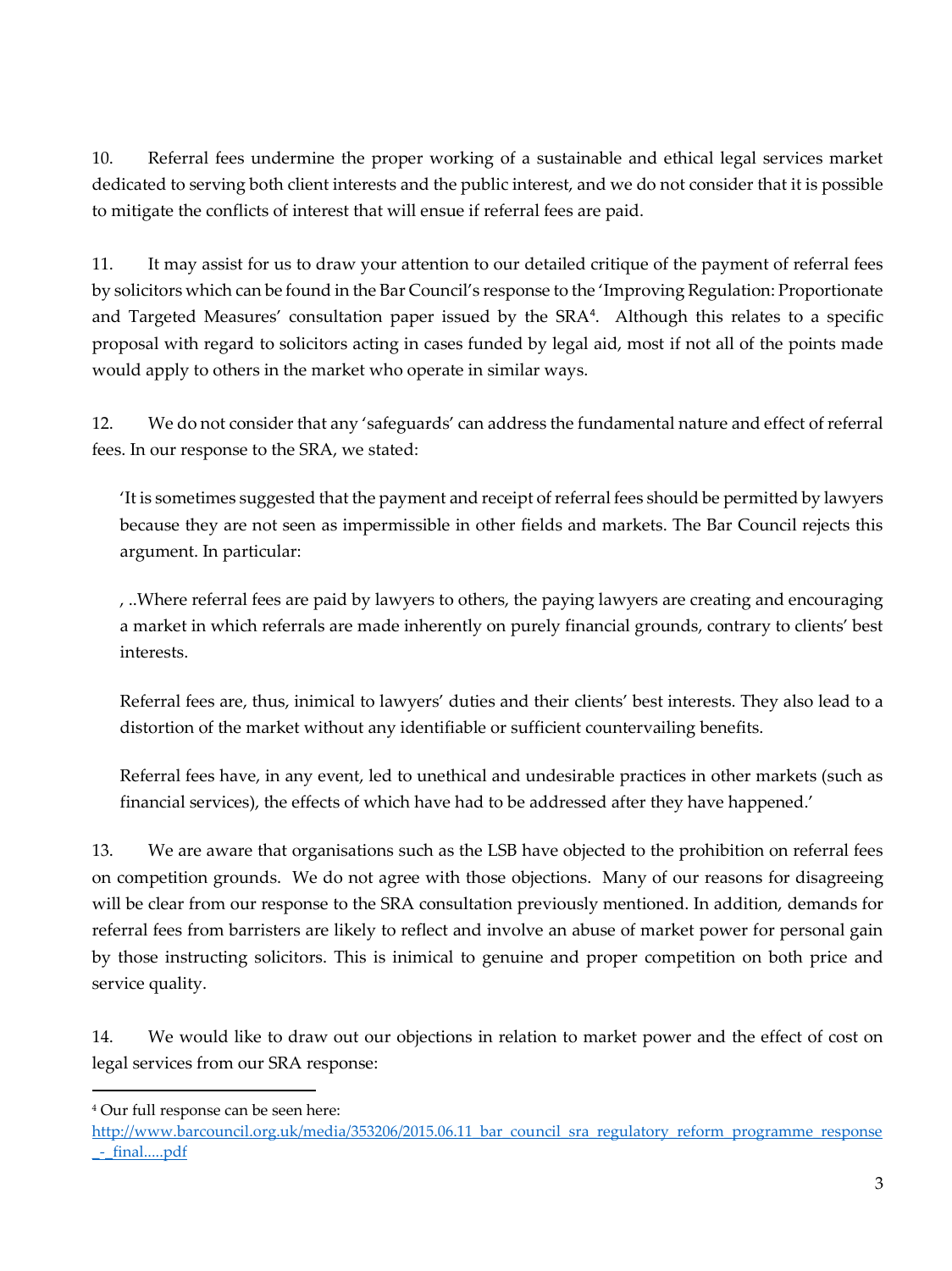"If lawyers are paying referral fees out of fees which are a 'reasonable' fee for their services, or less than reasonable, then lawyers will be providing services at unreasonably low rates. That is simply unsustainable. Not only would that be likely to lead to a reduction in client choice and access to legal services in the medium term (particularly through reduced quality, a reduction in the number of providers, and market concentration), but it would also (1) be likely to lead to reduced incentives to act in the client's best interests, and (2) inevitably lead to the quality of the legal services being driven down to unacceptable levels through a simple inability of solicitors to sustain them at the level needed for the client's best interests to be protected and advanced.

This is borne out by the experience in the personal injury sector, before referral fees in that sector were banned: see below. The significant effect of referral fees on the quality of services in that field, through a combination of reducing the amount of time spent on a client's case and reducing the level of fee earned to the minimum (or below), will inevitably be replicated in the areas of work covered by Outcome 9.6. Indeed, this impact is likely to be exacerbated by the low current levels of remuneration in those areas.

Turning to the effect on the cost of legal services, it is very difficult to see how the payment of referral fees could ever lead to a reduction in costs in these markets.

The fee rates paid are at levels which make this work marginal at best<sup>5</sup>, and there is no source of additional payment other than (if and when legally permissible) the vulnerable clients themselves. For those reasons, there is no scope for price competition of a beneficial sort. So why might referral fees be paid?

The only reason for paying referral fees is likely to be to acquire market share and, thus, market power, leading to a reduction in the number of competing providers. A reduction in the number of providers is highly unlikely to lead to lower costs, either for the public purse or for those defendants in criminal proceedings who are required to contribute to and/or can afford to pay for their own representation.

<sup>5</sup> For example, Otterburn Legal Consulting LLP, in their February 2014 report for the Law Society and Ministry of Justice into the criminal defence market, summarised the situation in this way:

*<sup>&</sup>quot;On average firms were achieving a 5% net profit margin in crime. Larger firms with 40+ solicitors were achieving lower margins than smaller firms. Previous reductions in fees, specifically for crown court work, may not yet be fully reflected in these figures."*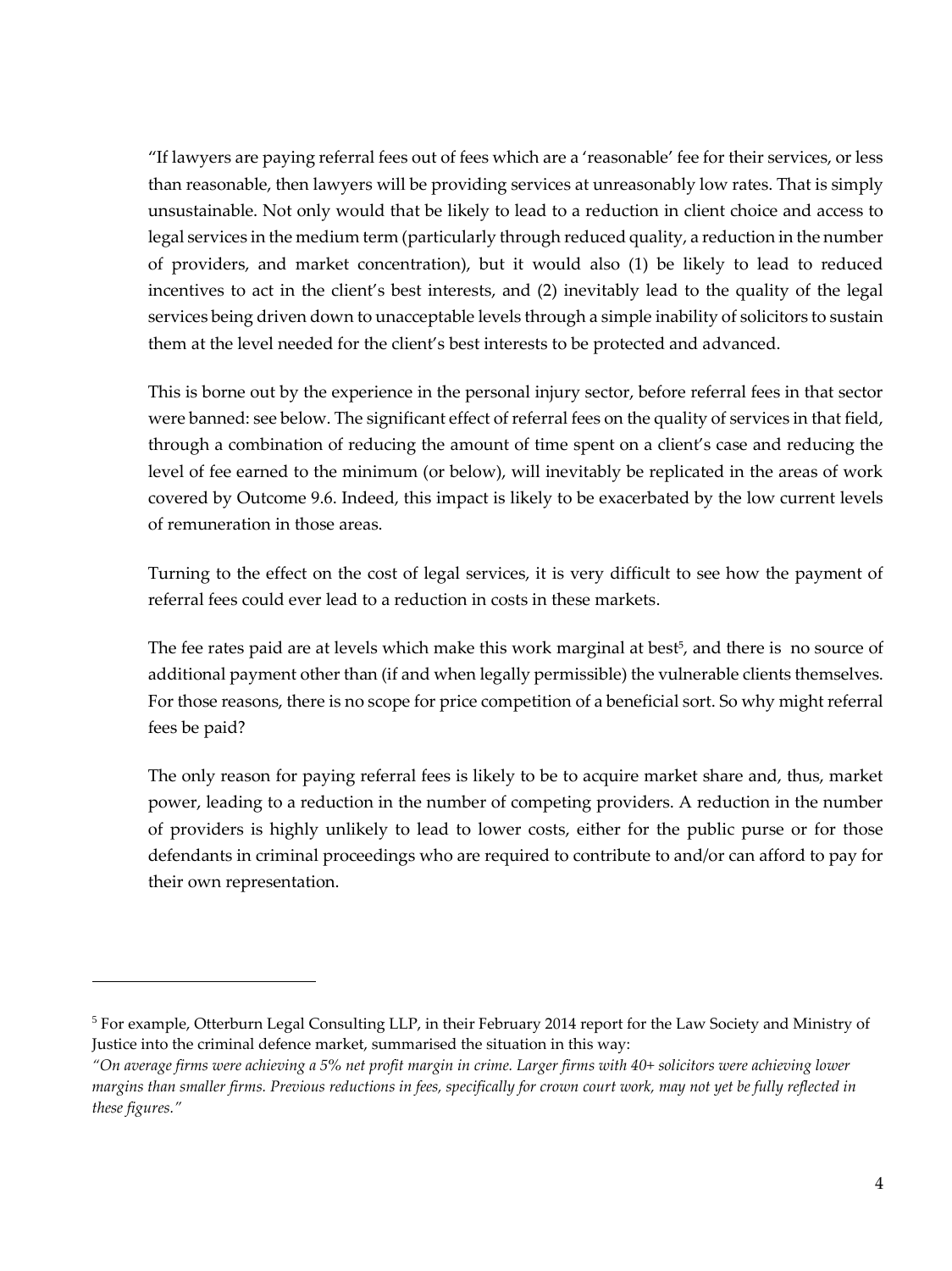On the contrary, it is difficult to see how the ultimate aim in paying referral fees could be to reduce fee levels (while remaining sustainable), to improve access, or to improve the quality of services within these markets. Thus, the main aims which competition would ordinarily be hoped to encourage are absent.

If market power is concentrated in fewer hands, then that will also increase the risk of referral fees being demanded from other lawyers – particularly advocates – who are needed by those firms to perform particular tasks (particularly advocacy). The Bar Council has explained on many previous occasions why this would be unethical and contrary to the regulatory objectives, including being contrary to the best interests of clients. This would also weaken those providing some legal services, at the expense of others, and lead to a reduction in choice as a result of the weakened service providers withdrawing from the market.

The ability to pay referral fees is likely to lead to some service providers deciding to do so. The result can only be detrimental to consumers, and would be beneficial only to referrers. The only sensible solution is to maintain the ban on the payment of such fees."

15. We would emphasise the point that is made in relation to cost. If referral fees were permitted across the legal services market, we consider that it is entirely possible that they would become commonplace and that the costs of the barrister or other provider could rise to cover the fee, which would be to the benefit of the solicitor but to the detriment to the client. It would be difficult to see how any countervailing reductions in the fees of solicitors would not outstrip the increases in fees by those (barristers or others) paying the referral fees. The Bar Council considers that there is a significant risk of increase of costs overall rather than in a reduction of costs to lay clients.

16. In addition, the Bar Council suggests that referral fees risk impeding the competitive structure of the market. They risk establishing a network of arrangements which introduce selection criteria for service providers which are based on established contractual relationships rather than the factors of quality and price, which should guide the client's decision-making in relation to their choice of provider (and the exercise of that choice by a solicitor on the consumer's behalf, acting in the client's best interests).

17. We note Lord Justice Jackson's comments on referral fees in the personal injury market, which we consider to be of wider application:

"... In very many cases, though not of course all cases, referrers simply refer cases to the highest bidder. That is in no sense matching case to solicitor or remedying the information asymmetry. On occasions it leads to clients being sent to the wrong solicitors with potentially damaging results.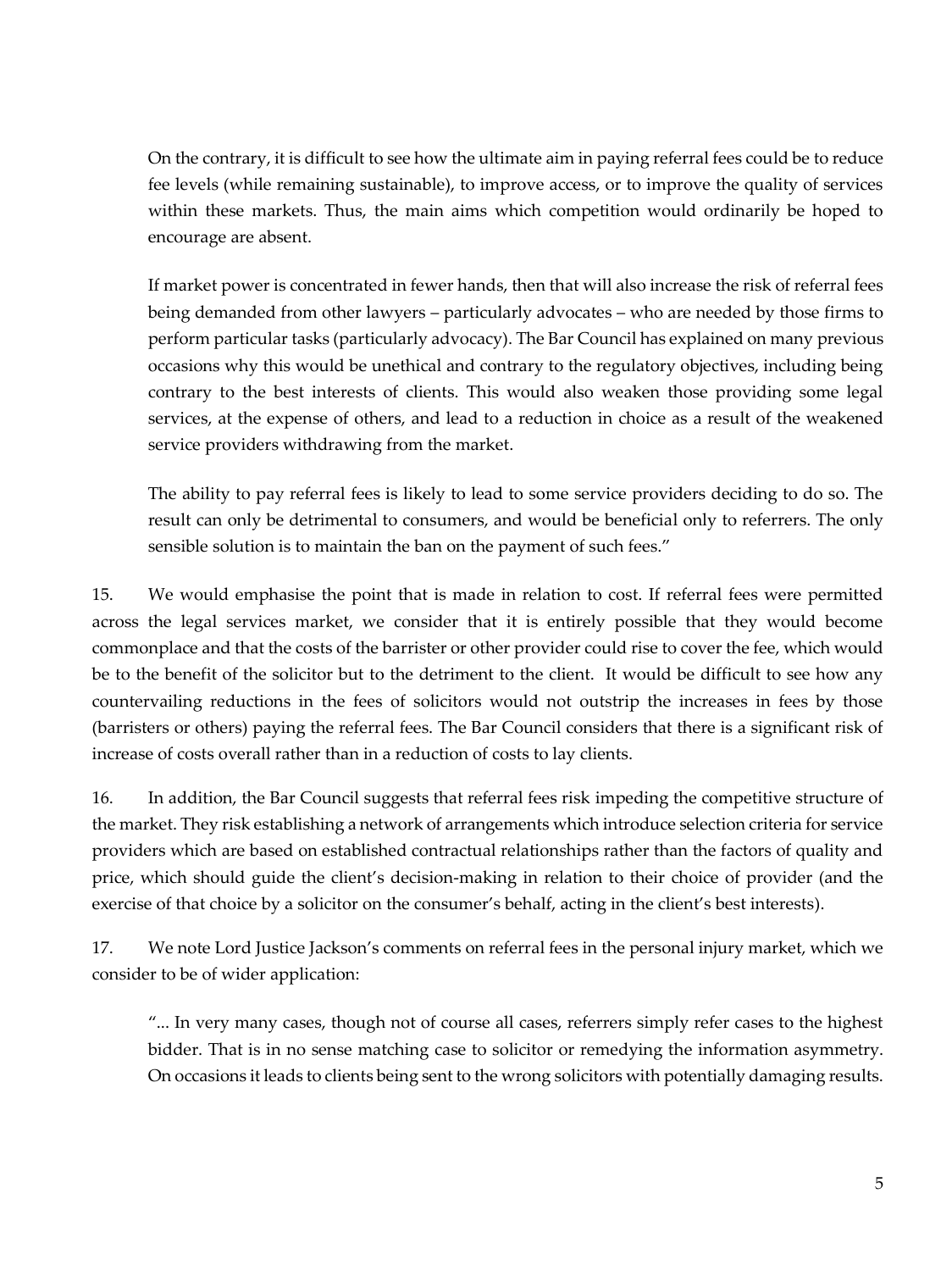... The effect of allowing referral fees is that clients now have less choice than they would if referral fees were prohibited." <sup>6</sup>

The normal effects of competition are distorted in the context of personal injuries litigation, because the clients generally do not pay the costs. ... Under the present regime, solicitors are not competing to get business on price. Nor are they competing on quality of service. They are usually competing to see who can pay the highest referral fee. Such competition is not beneficial to [clients] or indeed to anybody else, apart from the referrers. Where cases fall under the fast track fixed recoverable costs scheme in CPR Part 45, the amount of costs available is a fixed sum. The more of that sum is paid to the referred, the less are the resources available to devote to the handling of the case. In the context of fixed costs the effect of referral fees is either to drive up the level of fixed costs or to drive down the quality of service or both." <sup>7</sup>

"... there is no benefit in competition terms to be gained from allowing referral fees."<sup>8</sup>

18. The Bar Council is concerned that referral fees risk creating information asymmetries between the client and solicitor. Even if the solicitor discloses the fact that a referral fee has been paid and any relevant interests, it may not be possible for the client to discern whether or not the solicitor has been motivated to make the referral on the basis of the fee paid as opposed to the referral being in the client's best interest. Furthermore, there is no reason to suggest that transparency could solve this problem. The lay client would not be able to discern whether the fee distorted the advice that the solicitor provided. It undermines the role that the Bar Council argues that solicitor's play in assisting the client choose a barrister based on their knowledge and expertise of the market (See paragraph 7 of our original submission to the CMA).

19. It may also be helpful for us to highlight that there has, on occasion, been some misunderstanding of what constitutes a referral fee.

20. Referral fees are defined as follows in the Bar Standards Board Handbook<sup>9</sup>:

"any payment or other consideration made in return for the referral of professional instructions by an intermediary. For the avoidance of doubt, a payment for the provision of a particular service or for some other reason, and not for the provision or referral of professional instructions is not a referral fee for the purposes of this definition."

<sup>6</sup> Chapter 20, paragraph 3.12 'Review of Civil Litigation Costs: Final Report (2009).' Available at: https://www.judiciary.gov.uk/wp- [content/uploads/JCO/Documents/Reports/jackson-final-report-140110.pdf](https://www.judiciary.gov.uk/wp-%20content/uploads/JCO/Documents/Reports/jackson-final-report-140110.pdf)

<sup>7</sup> Chapter 20, paragraph 4.3

<sup>8</sup> Chapter 20, paragraph 4.4

<sup>9</sup> [https://www.barstandardsboard.org.uk/media/1720092/bsb\\_handbook\\_april\\_2015.pdf](https://www.barstandardsboard.org.uk/media/1720092/bsb_handbook_april_2015.pdf)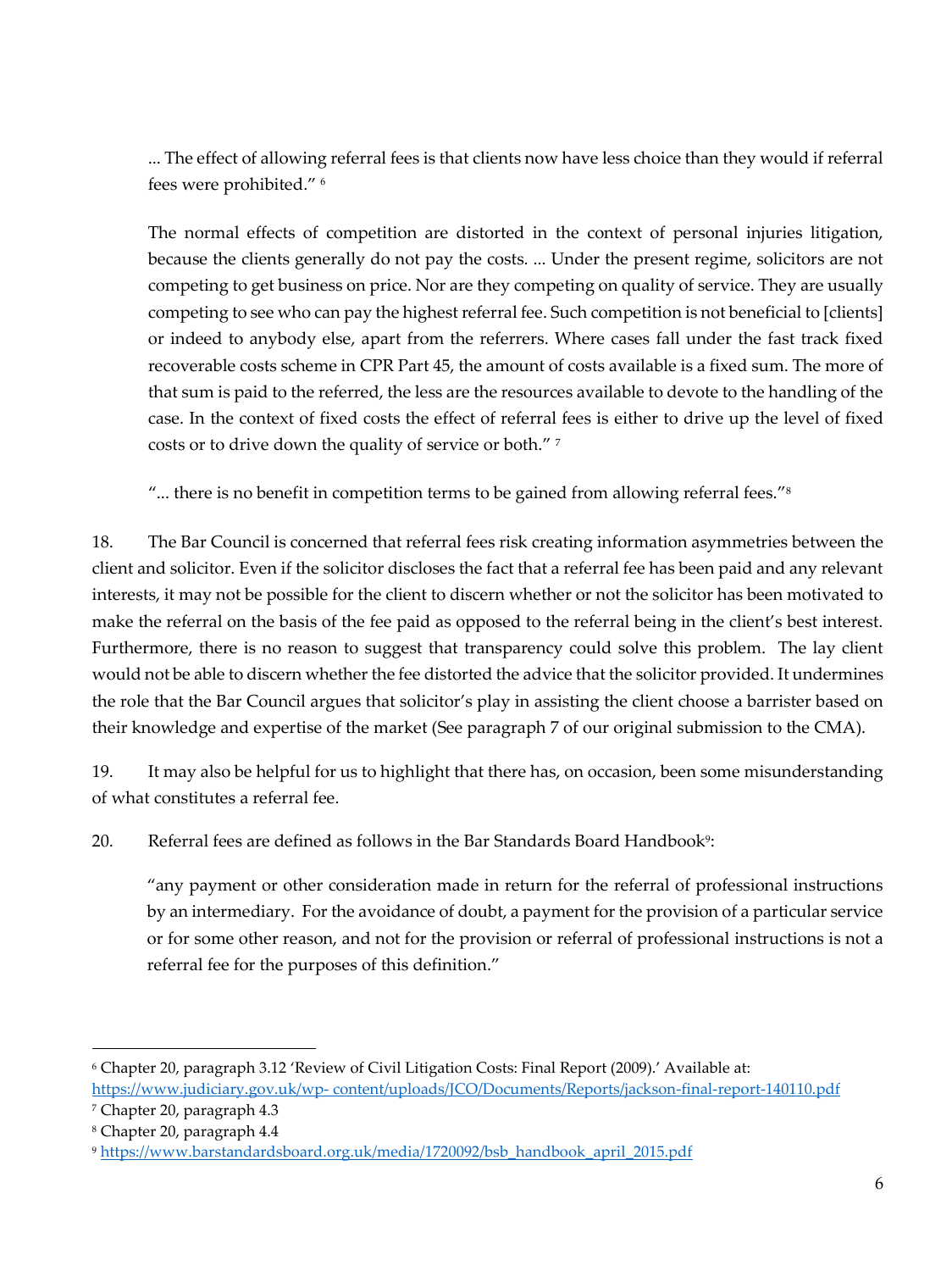21. For that purpose, 'intermediary' is defined as "any person by whom a self-employed barrister or authorised body is instructed on behalf of a client".

22. So far as the Code of Conduct applicable to the Bar is concerned, there is an explicit ban on referral fees (as defined) in Rule C10, together with guidance at gC18 on the circumstances under which commissions, referral fees and gifts more generally may compromise barristers' honesty, integrity and independence under Core Duties 3 and 4 (although there may also, of course, be impacts on Core Duties 2; to act in clients' best interests, and 5; behaving in a way which is likely to diminish the public's trust and confidence in a barrister or the profession, as the guidance in relation to referral fees identifies at gC29). The guidance in relation to referral fees also points out that referral fees may be illegal.

23. The ban on referral fees does not prohibit genuine charges for administrative services or marketing services (as is made clear by the definition of referral fees, the guidance at gC31, and the BSB's separate guidance on the topic to which we refer below), nor would the payment of such charges be a breach of any of the Core Duties. The prohibition does not prevent the development of competitive, innovative services that seek to offer legal services to the public in new ways, or that seek to increase market penetration by barristers, and we do not believe that it has had any such effect: on the contrary, it is important for the development of an effective market that operates in the best interests of clients and in the public interest.

24. For example, a company may set itself up as an introducer, which itself does not provide legal services and does not instruct barristers on behalf of clients, but seeks to put consumers in touch with barristers based on their expertise. The company takes on the costs of marketing and advertising and the barrister pays the company a one off or annual fee to be listed on the website. The payments by the barrister would not constitute referral fees, since the fees are a genuine charge for the company's services, and are not in return for the referral of professional instructions by an intermediary. This and other pertinent examples of what is not caught by the prohibition are included in the BSB's 'Guidance on Referral and Marketing Arrangements for Barristers Permitted by the BSB'.<sup>10</sup>

25. The Bar Council has also issued an ethical assistance document concerning referral fees which can be found on our website.<sup>11</sup>

26. It is noteworthy that after the ban on referral fees was relaxed by the Law Society in respect of solicitors there were a number of high profile cases dealt with by the Solicitors Disciplinary Tribunal leading to solicitors being struck off or suspended in circumstances where they had obtained large

<sup>&</sup>lt;sup>10</sup>h[ttps://www.barstandardsboard.org.uk/media/1553648/guidance\\_on\\_referral\\_and\\_marketing\\_arrangements\\_for](https://www.barstandardsboard.org.uk/media/1553648/guidance_on_referral_and_marketing_arrangements_for_barristers_permitted_by_the_bsb.docx) [\\_barristers\\_permitted\\_by\\_the\\_bsb.docx](https://www.barstandardsboard.org.uk/media/1553648/guidance_on_referral_and_marketing_arrangements_for_barristers_permitted_by_the_bsb.docx)

<sup>11</sup> <http://www.barcouncil.org.uk/practice-ethics/professional-practice-and-ethics/referral-fee-prohibition/>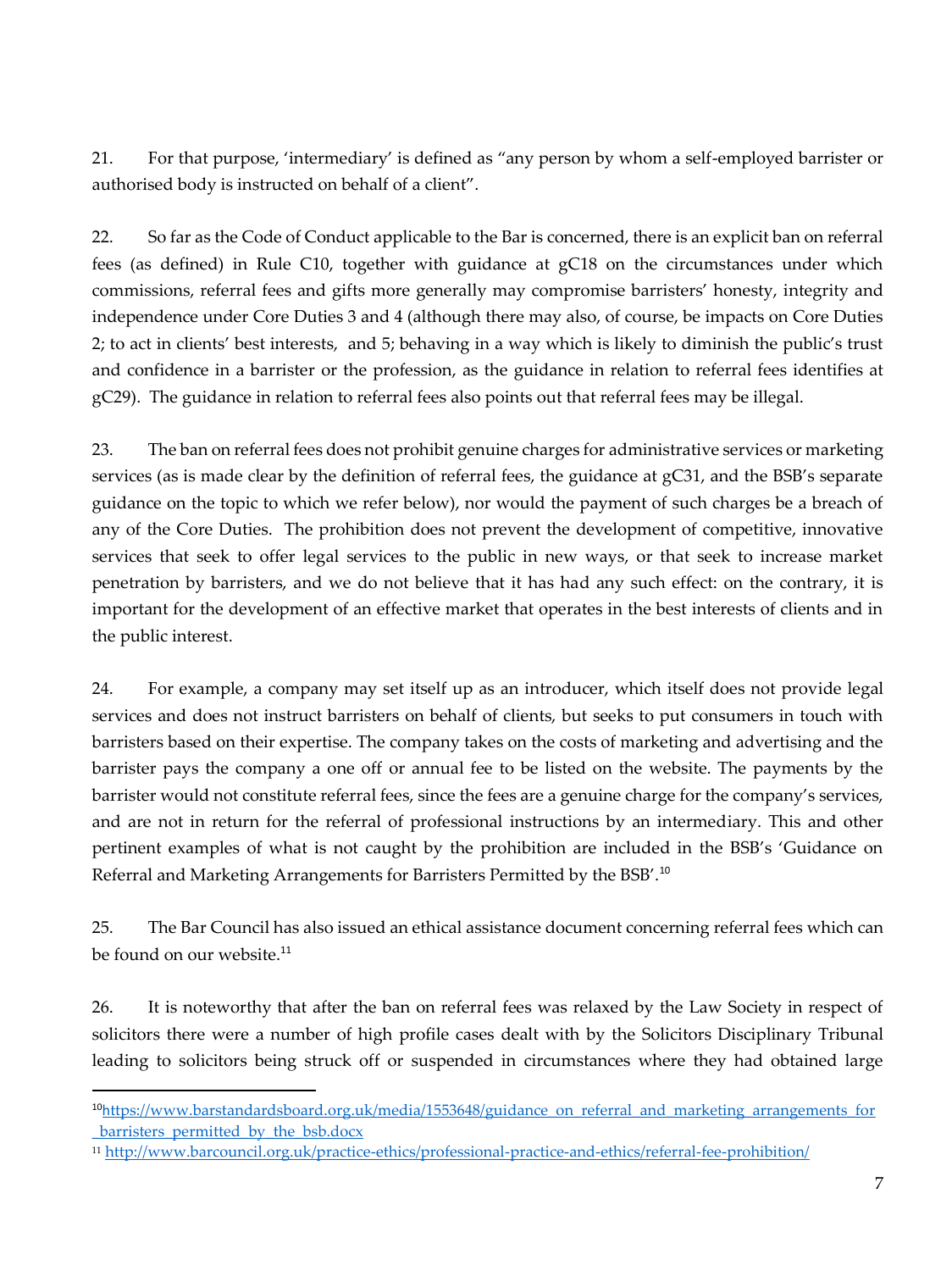volumes of work by payment of referral fees and compromised their independence and integrity. We would draw the CMA's attention to the Miners Compensation Scheme and Law Society v Beresfords and Raleys.

27. We are aware that the CMA's market study does not extend to criminal law, but we think it pertinent to note that the Lord Chancellor has promised to review referral fees in criminal cases stating, "that is not something I will tolerate. Work should go to the advocate most qualified for the job, not to the highest bidder."<sup>12</sup>

# **b) Does the ban on referral fees apply to public access barristers?**

28. Yes. It is right that it should do so, bearing in mind the scope of the ban, for the reasons to which we have already referred.

**Question 3: In paragraph 24 of the Bar Council's submission, it is stated that public access clients can use a Bar Council search engine (the public access portal) to research public access qualified barristers. Does the Bar Council place any restrictions on which public access qualified barristers are included within the data filtered by that search engine?** 

29. Yes, the barrister must be authorised by the Bar Standard's Board to do public access work and must pay the voluntary Bar Representation Fee (BRF) which is set at a flat rate of £100 per annum, and gives access to a range of benefits. 3,021 barristers are currently on the website (there are 5,391 public access accredited barristers<sup>13</sup>) but their eligibility to use it is now being reassessed in light of any changes that have been recorded in the authorisation to practice process, so this figure may change. It is also for eligible barristers to decide for themselves whether they *wish* to be listed on the portal: not all do so.

# **Question 4: Does the Bar Council hold any research/evidence that may provide insight into how public access clients have used the public access portal? In particular, this might include:**

# **4a. Feedback on the site from clients**

30. The Direct Access Portal has only been managed by the Bar Council since September 2015 (it was established by two barristers who identified a need for it) so there has not yet been sufficient time to gain feedback. However this is something that the Bar Council intends to do in the near future.

<sup>12</sup> <http://www.lawgazette.co.uk/law/gove-promises-action-on-criminal-referral-fees/5049927.fullarticle>

<sup>13</sup> Accurate at 20.04.16.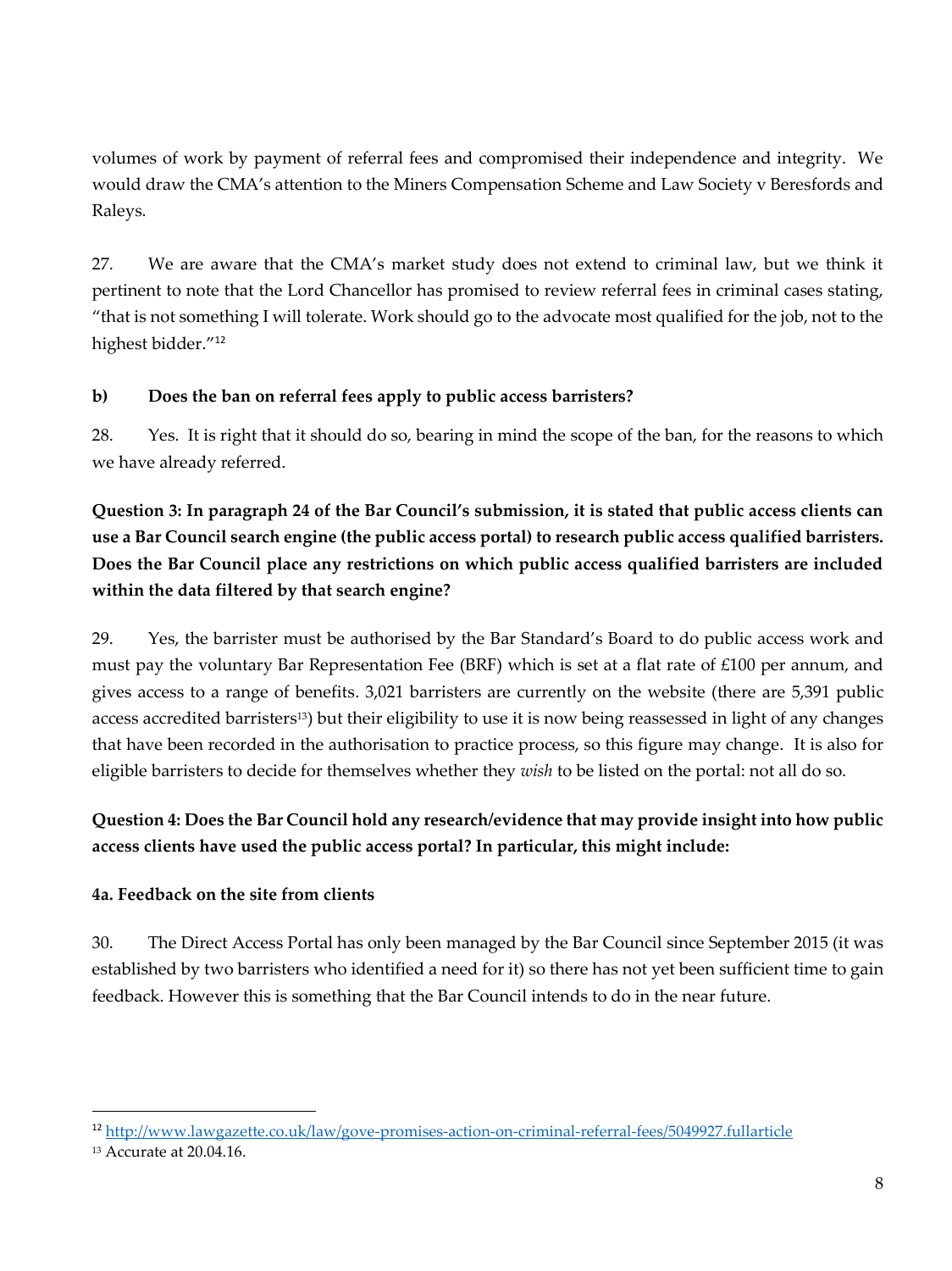### **4b. Volume of traffic using site**

31. There is an average of 3,000 visits to the website every week with people looking at an average of four pages per visit and spending an average of three to four minutes on each page.

### **4c. Numbers that have successfully instructed a barrister via the site**

32. We do not gather such information as the website is designed to have a directory type function. All queries submitted though the website go directly to the barrister or else their clerk and the Bar Council takes no role in the subsequent discussions between potential clients and barristers.

### **4d. Conversion rates**

33. We do not gather information on this.

### **4e. Information on webpages visited immediately before and after use of the public access portal**

34. We do not gather information on this but have some information about the profile of people using the website from the analytics. Visitors to the website include the barristers who advertise on it hence the following information applies both to them and the potential consumers of legal services. There are slightly higher numbers of women than men using the portal and the age range which most frequently using the site is 35 to 44 year olds. The four languages most frequently used by visitors to the website are in descending order, English, Russian, French and German (i.e. English is used most frequently used and German least frequently). This indicates the use of the website by international clients.

# **Question 5: What information on prices is obtainable from the public access portal?**

35. Barristers can provide information on price structure in their profile, for example, whether they can offer fixed fees. Prices can be sought through submission of a query to the barrister or their clerk.

# **Question 6: What research, if any, is the Bar Council carrying out for the purpose of developing a Barled quality mark for chambers? What were the main motivations that prompted the Bar Council to explore the development of such a quality mark?**

36. The Bar Council previously managed a quality mark scheme called BarMark. This ended in 2012 as it was out of date and there has since been a gap in the market. A number of chambers previously accredited with BarMark have been in touch with the Bar Council to express their desire for a new quality mark to be launched.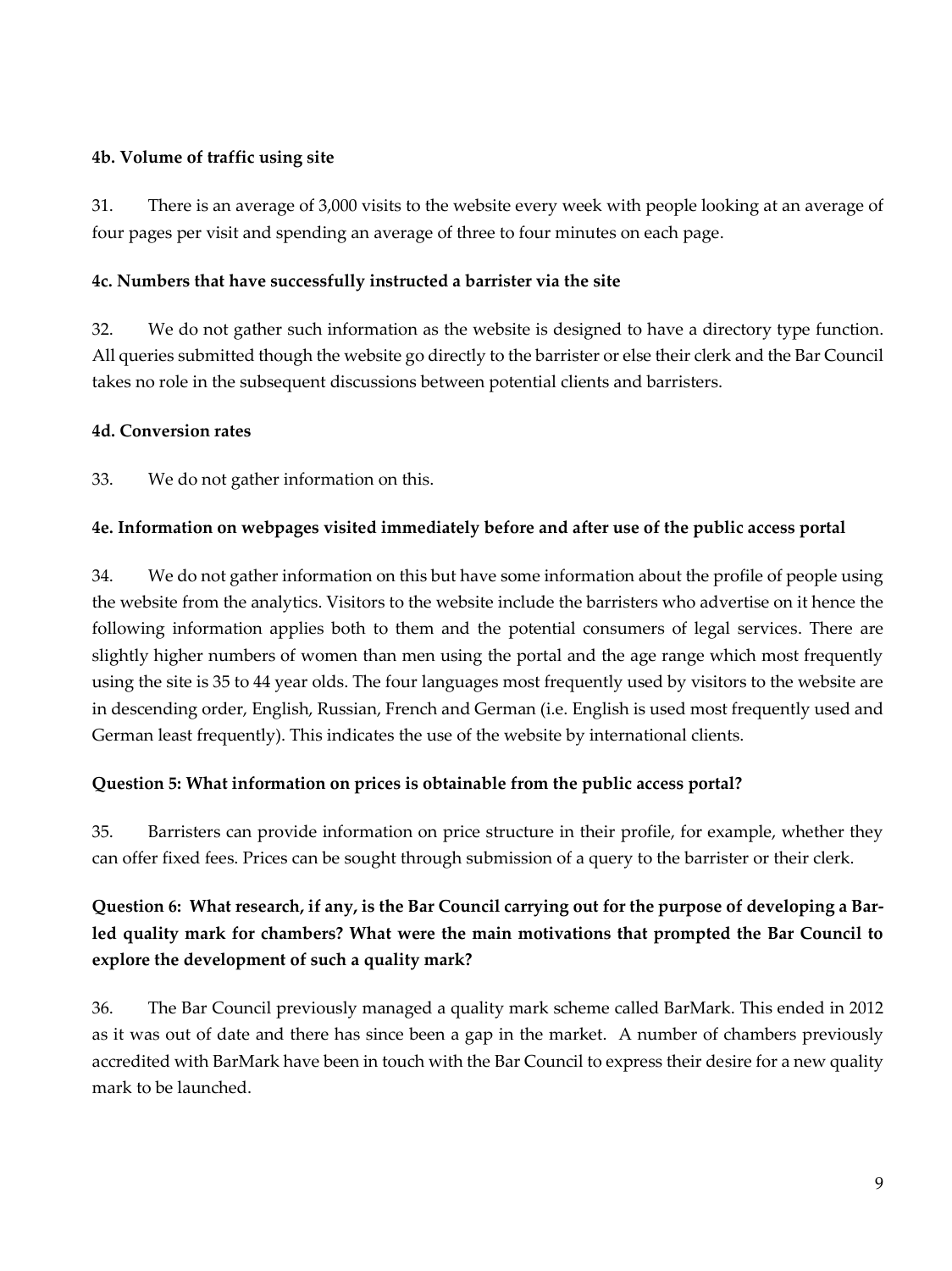37. The Bar Council conducted research into how chambers contract with local authorities and other organisations in 2015. Discussions in some thirty chambers in England and Wales included the usefulness of a quality mark in relation to undertaking this type of work. Indeed sometimes it is requirement of the local authority contract tendering process that chambers is certified by a quality mark. To obtain more evidence, the Bar Council carried out an online survey into the market for a Bar-led quality mark earlier this year. This was sent to the whole profession. The results are in the process of being analysed. An initial scan of the results reveals that many chambers are very keen to see a Bar Quality mark initiated whilst others are less keen.

#### **Consumer protection**

**Question 7: In paragraph 45 of the Bar Council's submission, it is stated that the BSB has categorised chambers as either high, medium or low risk. In the Bar Council's view, how has this system affected chambers in practice – especially between those rated high risk as compared to low risk chambers (eg what are the cost implications for each risk rating)?** 

38. We do not have access to this information. This is partly because the Bar Council does not know which chambers are categorised as 'low' or 'high' risk because the BSB does not publish the risk ratings of chambers. The BSB Supervision report highlights general themes that have been identified across chambers in a particular risk category, but it does not attribute risk ratings to specific chambers.

#### **Separation from the BSB**

**Question 8: In relation to the current model of functional separation between the Bar Council and the BSB:** 

- **a. What, in your view, are the current advantages to this model?**
- **b. What, in your view, are the current disadvantages to this model?**
- **c. Do you have any concerns about how this model will operate in the future?**

# **Question 9: In the Bar Council's view, how would shifting to a system in which the BSB is fully (i.e. legally) separated from the Bar Council impact the market?**

39. We are anticipating a full consultation on regulatory independence from the Ministry of Justice this year and are preparing our position in collaboration with the profession. We will happily share our response as submitted with you. In the meantime, we can share some of our initial thoughts.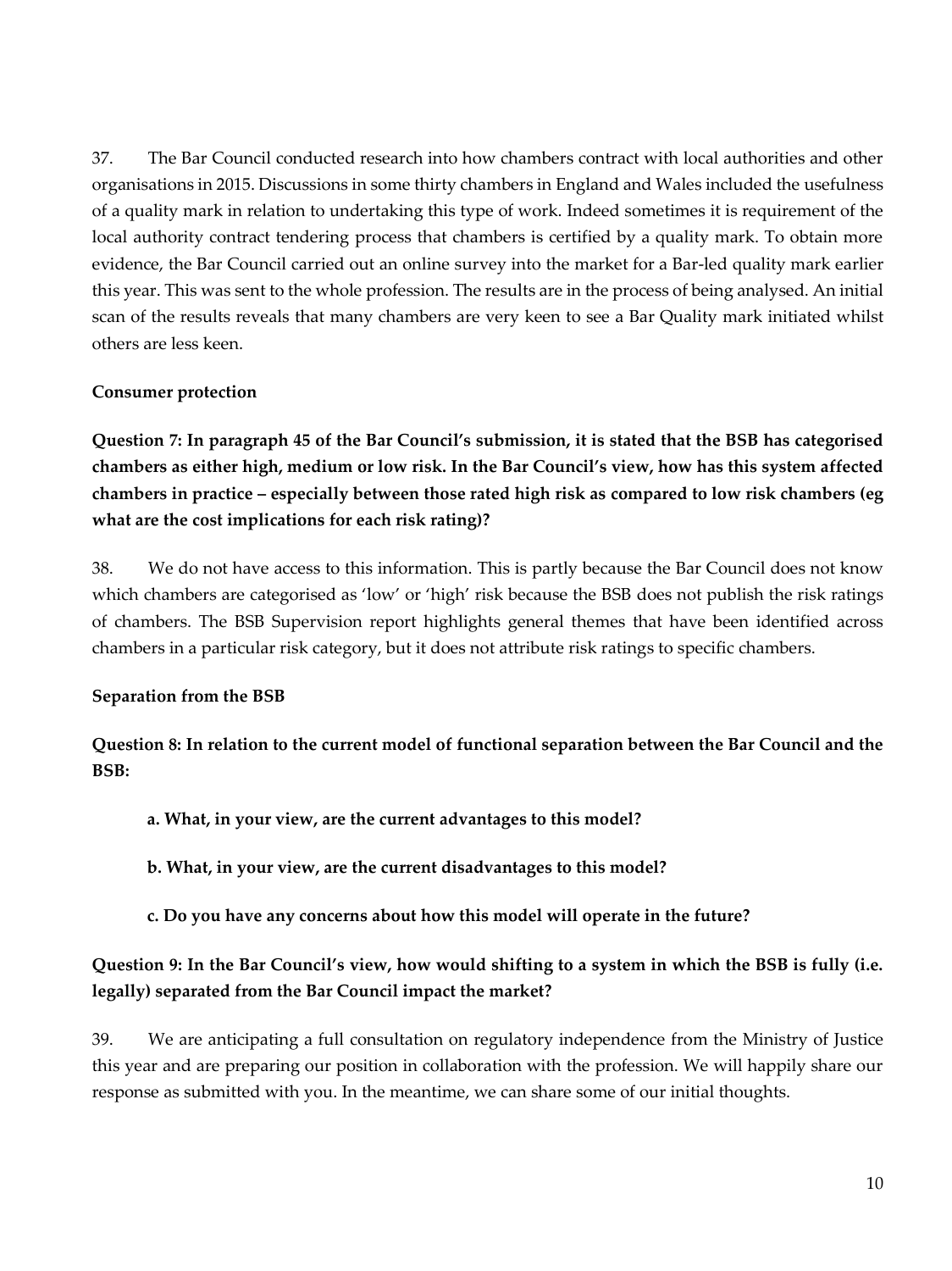40. The Bar Council is a strong advocate for regulation that is independent of government and the profession. The Bar Council set up the Bar Standards Board as an independent operation in advance of the statutory requirement to do so. We disagree with recent calls for separation of the BSB from the Bar Council. Our view is that, for the public, and for the Bar and its clients, the arrangements for securing regulatory independence are working well. We have seen no convincing evidence that the work of the BSB has been hampered by the role of the Bar Council as specified under the Legal Services Act 2007 (LSA 2007) or by the way the Bar Council has discharged its responsibilities. There is, therefore, no case for taking steps to make the BSB completely separate and to excise the Bar Council and the voice of the profession from the regulatory structure set up in the LSA 2007. Furthermore we think it is premature to consider the issue of regulatory independence ahead of and separately from a wider review of the LSA 2007.

41. There is a strong case for a specialist regulator for the Bar. A specialist regulator that is tailored to the profession and the activities that barristers undertake has expertise and buy-in from the profession and is likely to regulate more effectively and more efficiently (i.e. at lower cost). This is also more likely to ensure the continuing reinforcement of ethical standards at a peer-to-peer level within the profession: this makes a significant contribution to the maintaining of ethical standards, to the overall effectiveness of regulation, and to the realisation of the regulatory objectives in an efficient, effective and proportionate manner, not least through reducing the need for intervention by the regulator.

42. If regulatory separation was introduced we would have serious concerns about the potential for significant damage to the market. The Regulatory Policy Institute<sup>14</sup> warned against regulatory change:

'Change can be difficult to manage, and can be a burden to organisations. Regulatory change is no different in this respect, and one of the most consistent findings of Regulatory Policy Institute work over the years, across all sectors of the economy and including multiple projects for the Cabinet Office and BIS, is that it is most often change in regulations, rather than the overall level of regulation, that, on close analysis, tends to be what imposes the largest regulatory burdens, particularly on small firms.'

43. Regulatory separation would also increase the direct cost of regulation to the profession. The BSB currently benefits from a shared service arrangement with the Bar Council, which achieves considerable efficiency savings. In addition the Bar Council has also acted as a moderating influence on pressures to increase regulatory spending, and to raise the level of Practising Certificate Fees.

<sup>&</sup>lt;sup>14</sup> 'Understanding the economic rationale for legal services regulation' by Chris Decker and George Yarrow, available at [www.legalservicesboard.org.uk](http://www.legalservicesboard.org.uk/)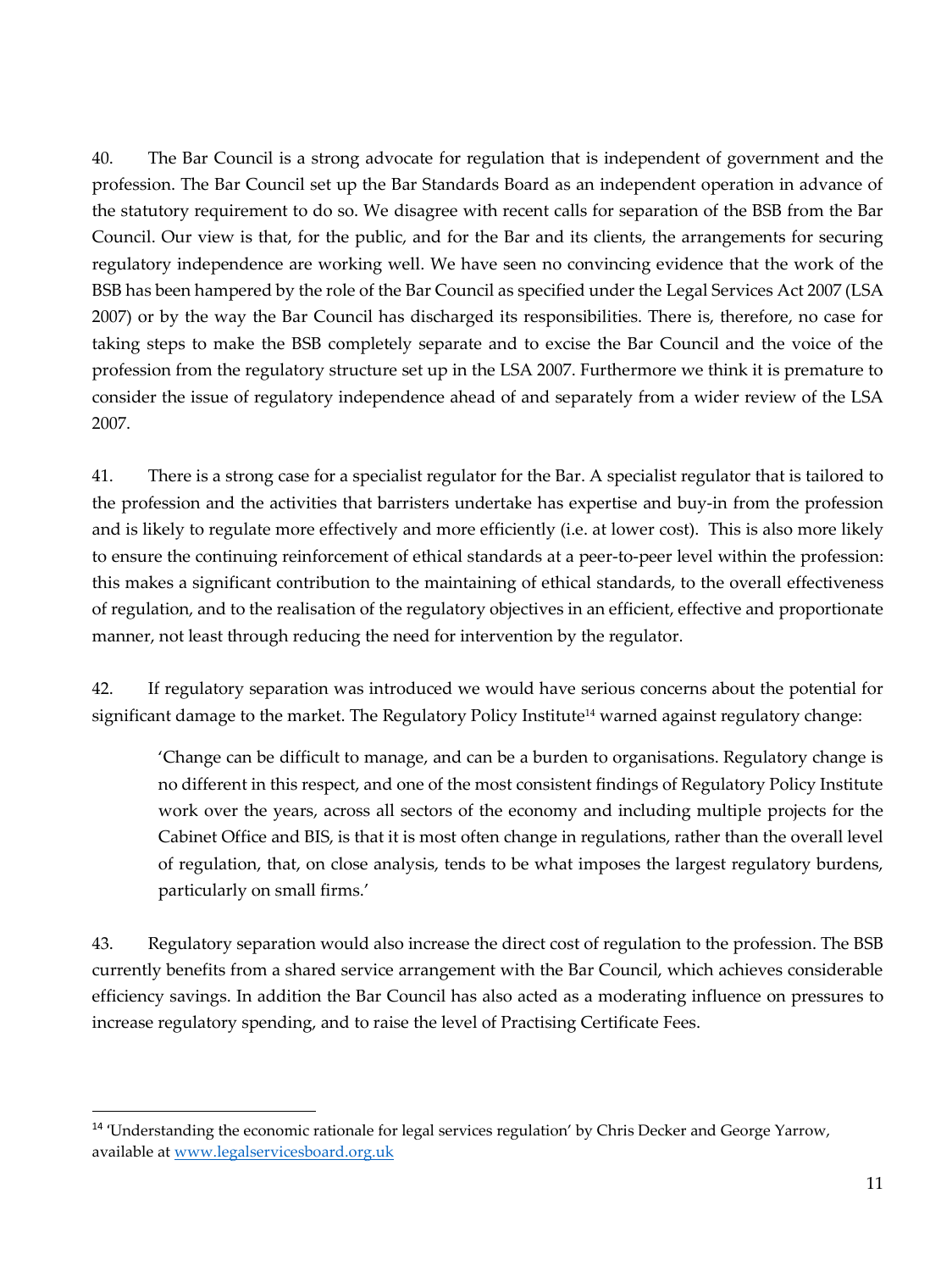44. Regulatory separation would also raise a significant constitutional issue. An independent legal profession is a vital foundation for the rule of law. The legal system of the UK is widely seen as a model precisely because the legal professions operate independently of government. Making the standards and regulation of the profession the sole responsibility of regulators solely operating within a Government or state remit would undermine the international credibility of the Bar and threaten the UK's reputation. It would put at risk the very significant contribution to UK plc of overseas legal services business. English law and the English legal system are currently held in high regard internationally. Many international financial, trade and energy contracts are based on English law, such is its reputation. This brings transactional work, as well as disputes, to the City. TheCityUK report showed that 27 per cent of the world's 320 jurisdictions use the English common law system. The number of barristers handling work for clients based overseas continues to rise and, in 2014, over 10 per cent of the profession received instructions from overseas clients. A 2015 report by TheCityUK indicated that our legal sector generates £22.6bn, or 1.6 per cent of the UK's GDP, and directly employs over 300,000 people. Any damage to the UK legal sector's reputation overseas would have far reaching consequences for the UK economy.

### **Competition with the unregulated sector**

**Question 10: In relation to the points raised concerning McKenzie Friends at paragraph 53 of the Bar Council's submission, please set out the following:** 

# **a) In the Bar Council's view, how do junior barristers' (for instance, up to 2 years call) fees compare to those charged by professional McKenzie Friends?**

45. We don't have accurate information on what barristers charge – it varies significantly by practice area, expertise, experience and geographic location, for example. Nor do we have any reliable information on what McKenzie friends charge.

# **b) In the Bar Council's view, has competition from McKenzie Friends had a significant impact on the Bar (e.g. the junior Bar)? Does this vary between different areas of law and how might this change in the future?**

46. There is very little information available about McKenzie Friends in terms of their numbers, the services they offer, how much they charge and why clients choose to use them. Following the implementation of the Legal Aid, Sentencing and Punishment of Offenders Act 2012 (LASPO), there has been a reported rise in the number of litigants in person and, anecdotally at least, concern about the role and use of McKenzie Friends offering legal services on a professional basis has been growing. This is particularly the case in the family courts where funding for legal representation was fundamentally changed by LASPO, leaving the majority of private law family cases to be resolved without legal aid funding.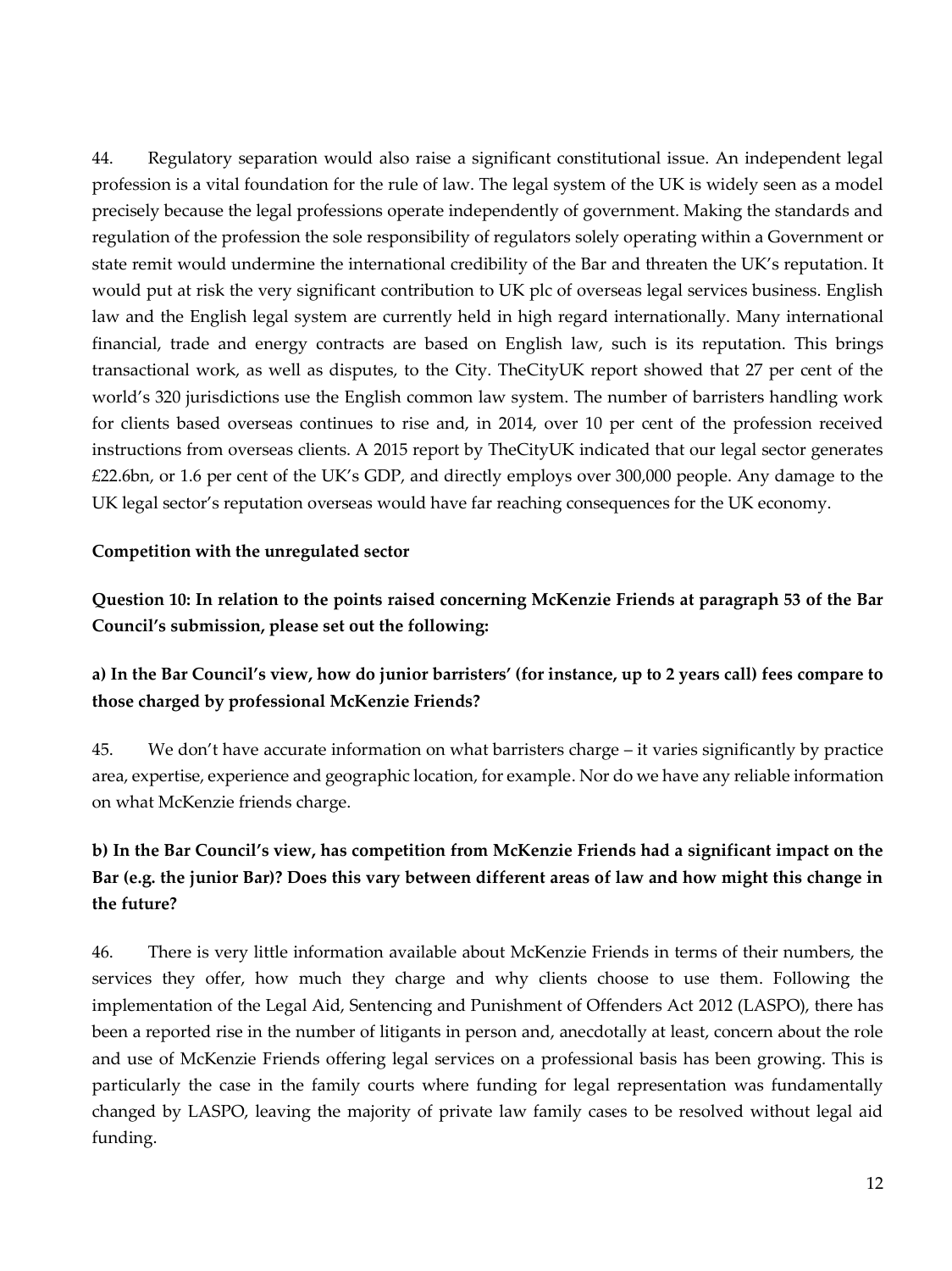47. The Bar Council believes that the legal services designated as reserved legal activities under the Legal Services Act 2007, including 'conducting litigation' and exercising 'rights of audience', are best provided by individuals and organisations that are qualified, subject to professional regulation and hold professional indemnity insurance.

48. The Lord Chief Justice of England Wales' recently issued a consultation paper called 'Reforming the courts' approach to McKenzie Friends<sup>15</sup> in which it is proposed, among other things, that McKenzie Friends are prohibited from charging for their services. The Bar Council is supportive of this proposal.

49. The Bar Council recently commissioned field research, to be undertaken by an independent team led by Dr Leanne Smith from Cardiff University. They will look at the role of professional McKenzie Friends in the family courts, the type of work undertaken as well as how professional McKenzie Friends handle court work. The research will look at the experience of clients of McKenzie Friends, why they instructed a professional McKenzie Friend and the nature of the service they received. We hope this research will add to the growing body of knowledge about litigants in person, how individuals access legal assistance and the impact of different types of legal assistance on the administration of justice. As such it could contribute to properly informed responses to the changing legal services market. We expect this work to be complete in January 2017 and we would be happy to share it with the CMA at that point if it is of interest.

# **c) Do any 'unregistered barristers' work as professional McKenzie Friends (i.e. in tribunal settings)?**

50. Yes, there will be unregistered barristers doing this work in a range of different settings. But again, we have no information on specifics.

# **Impact of regulation**

 $\overline{a}$ 

**Question 11: In paragraph 18 of the Bar Council's submission, it is stated that** *'regulation should always be risk-based and proportionate, and that the regulators should take more account of the direct costs and regulatory burdens they impose on the profession. We question whether the supervision of chambers is proportionate.'* **In the Bar Council's view, are there any other examples of regulation that is not sufficiently risk-based and proportionate?** 

51. We do not have anything further to add at this stage.

<sup>&</sup>lt;sup>15</sup> Lord Chief Justice of England and Wales (2016) Reforming the courts' approach to McKenzie Friends: A Consultation <https://www.judiciary.gov.uk/announcements/mckenzie-friends-consultation/>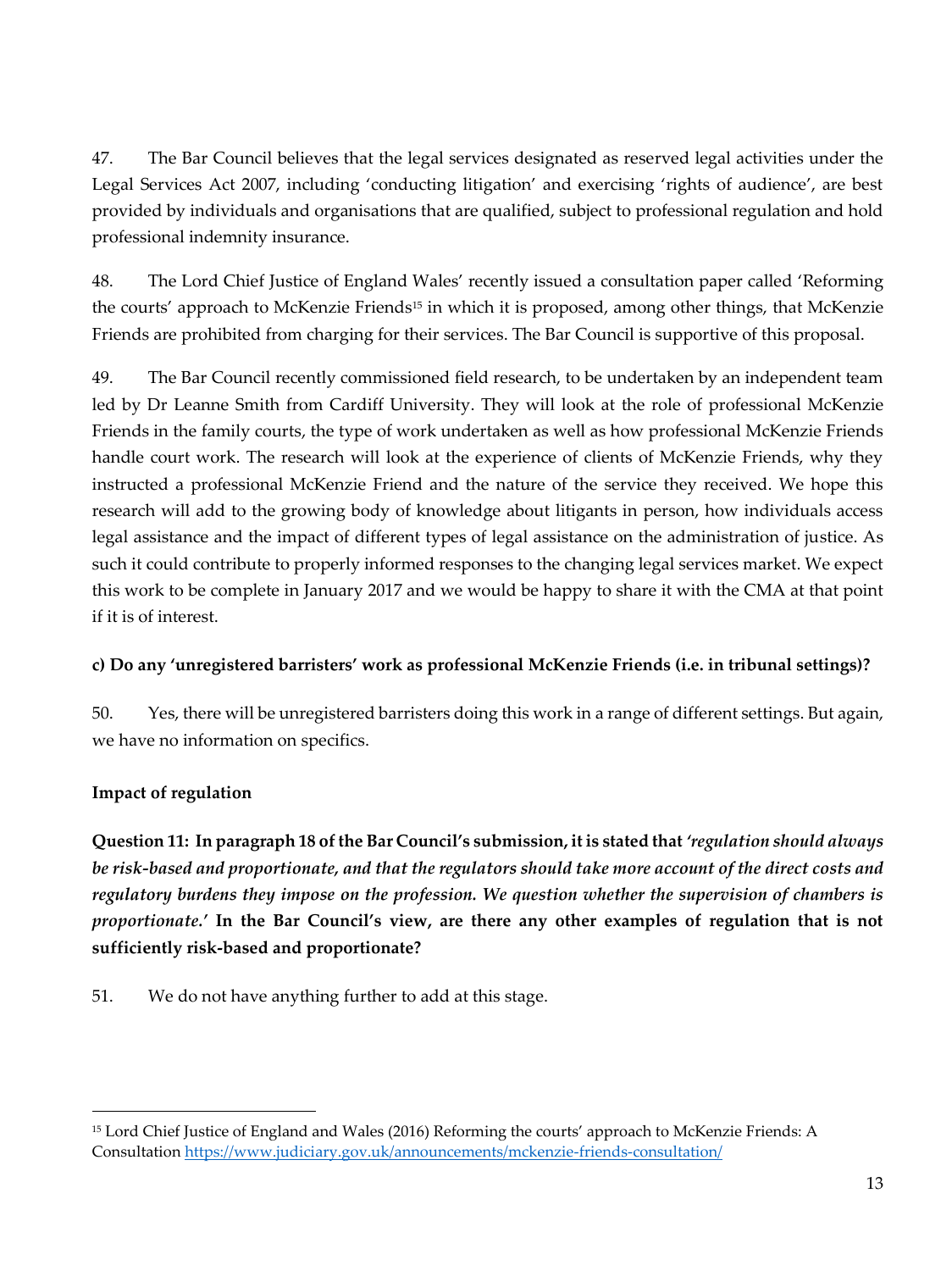**Question 12: In paragraph 56 of the Bar Council's submission, it is stated that** *'risk-based supervision is still in its infancy, although anecdotal evidence would suggest that it has led to an increased administrative burden, which in turn leads to higher staff costs for compliance.'* 

# **a) To what extent does the Bar Council consider that any increase in compliance costs relate to the transitional/learning period around risk-based supervision?**

52. We do not have this information.

# **b) Can the Bar Council provide any evidence, even anecdotal, about increases in costs as a result of risk-based supervision? (e.g. emails to the Bar Council from barristers about this).**

53. We are aware, based on comments from clerks and barristers, that there have been increases in costs that have arisen because of risk-based supervision. For example, historically, not all chambers employed either a Chief Executive or a Chambers' Manager. We are told by the immediate past Chairman of the Institute of Barristers Clerks that these positions are becoming more common because of the need for chambers to manage the work resulting from risk-based supervision. Staff time has a cost associated with it both in terms of direct cost and indirectly though time spent away from day to day business tasks.

**Question 13: In paragraph 17 of the Bar Council's submission, it is stated that the regulatory objectives set out in section 1 of the LSA07 are so broad that they allow for regulators to regulate certain aspects that are more properly left to the profession. Are there any further examples of where, in the Bar Council's view, the BSB acts/regulates in areas that are not appropriate? How might these actions/regulations affect competition in the market?** 

54. The Bar Council has voiced concerns that some BSB activities stray beyond the core function of regulation and into representative territory, perhaps due to the broadness of the regulatory objectives. For example there are plans to participate, "more actively in policy work at a national and international level on the rule of law and access to justice". We are aware that the BSB has a duty in the Legal Services Act 2007 to meet the regulatory objective of 'supporting the constitutional principle of the rule of law', and we would accept that there will be some areas (such as restrictions in the availability of legal aid) where the BSB may have a legitimate role to play in identifying and expressing concerns as to the impact of such measures on the regulatory objectives. However, a proposal to participate more actively in policy work on this subject *in general* seems to us to go well beyond the BSB's role as regulator. It is our view that the BSB should ensure its regulation, through the setting and enforcement of standards, contributes to this purpose, but that its role should not extend to inputting into national strategic debates on these subjects beyond those limits. This is something that should be undertaken by the profession itself rather than the regulator.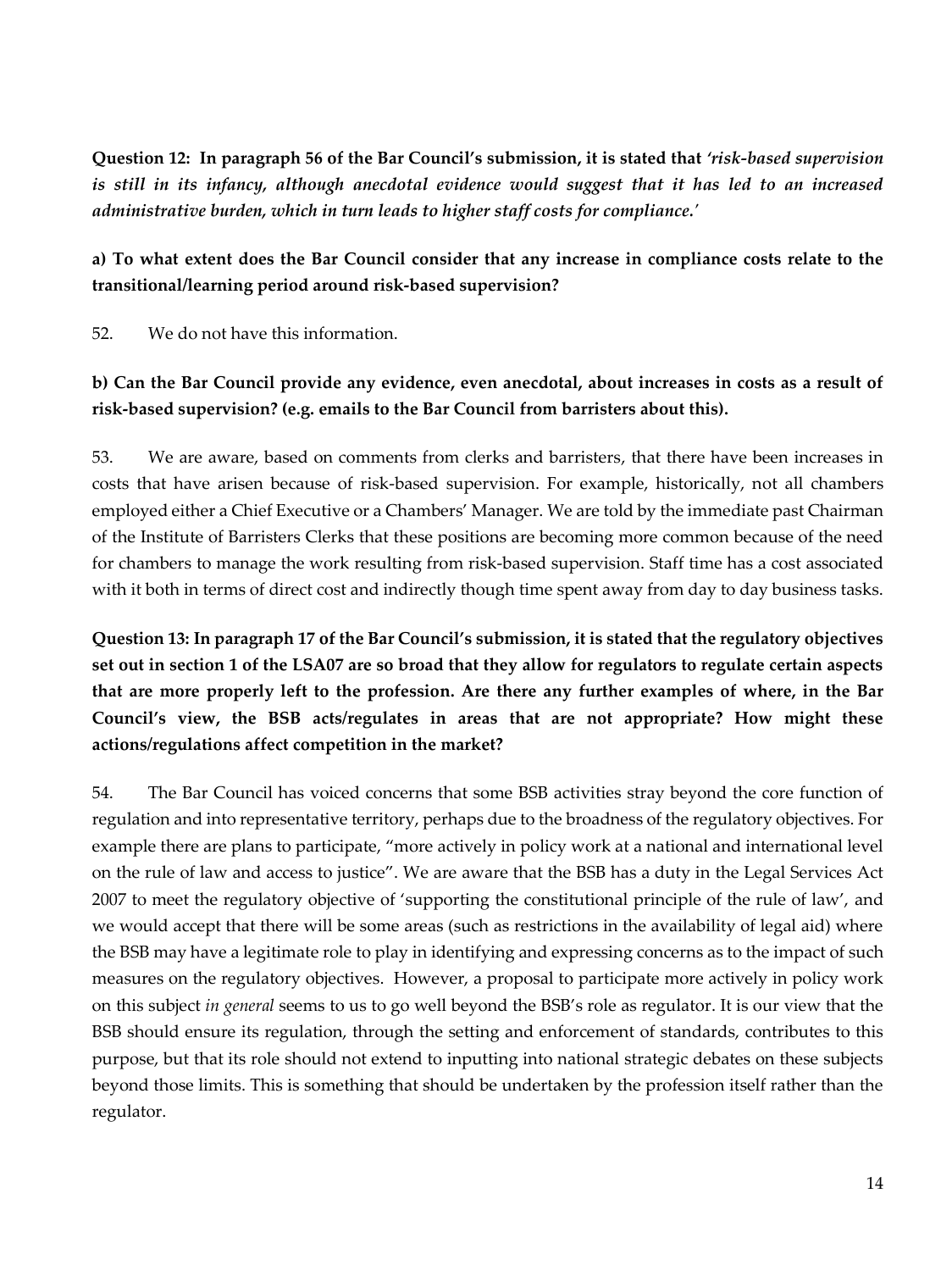55. The Bar Council also has some concerns that the BSB is interpreting its role too broadly in relation to its diversity work as detailed in a letter<sup>16</sup> from Chairman of the Bar Council, Chantal Aimee-Doerries QC, to the BSB. Whilst we would agree that the BSB should set regulatory standards in line with the LSA 2007 and the Equality Act 2010, and ensure compliance with the Equality and Diversity rules within the Handbook, we consider the active promotion of diversity objectives to be something better suited to, and already being undertaken by, the Bar Council. The Bar Council has discussed these concerns with the BSB and we have agreed to review activities with a view to ensuring that there is no duplication, which would be an inefficient use of time and money.

56. We do not know what if any impact this might have on the legal services market.

**Question 14: Please provide further details as to how the establishment of BARCO has affected the ability of barristers to offer a wider range of services to consumers and which particular legal service areas have been most affected (eg for direct access work). Is the Bar Council working on any further initiatives that may facilitate the ability of barristers to provide services directly to the clients (without solicitor mediation)?** 

57. Yes, BARCO, which was established three years ago and has since handled 450 cases, has enabled barristers to offer a wider range of services to consumers. It enables barristers, chambers and entities to receive funds from clients, which are required in relation to on-going legal services for legal fees, alternative dispute resolution costs, disbursements and settlements. They are not ordinarily permitted to do this due to the prohibition on barristers and BSB-regulated entities handling client money. With BARCO they can offer a wider range of services to the client.

58. 80% of the cases BARCO has handled have been Public Access in nature, so it has assisted barristers working directly with lay clients. It has been used for instances where there is uncertainty over the cost of the case which prevents the payment of a fixed fee in advance. Barristers, cautious of doing work that runs the risk of goes unpaid (absent a fixed fee in advance or a solicitor who bears contractual responsibility for payment of fees) can with use of BARCO have the guarantee of payment upon completion of pre-agreed tasks. Any unused funds are returned to the client, with interest. Therefore BARCO enables lay clients to access a barrister directly in circumstances in which they would not otherwise be able to do so and this increases lay client choice.

59. Recently BARCO was used for the first time by an SRA regulated firm. This firm had first to receive a waiver from the Solicitors Regulatory Authority (SRA) as they are ordinarily not permitted to use escrow accounts. However there is appetite amongst some law firms to use them as they do not want to have a client account themselves. The SRA is expected to consult this year on whether to relax this rule, mindful

<sup>&</sup>lt;sup>16</sup> [http://www.barcouncil.org.uk/media/420672/160222\\_sir\\_andrew\\_burns\\_bsb.pdf](http://www.barcouncil.org.uk/media/420672/160222_sir_andrew_burns_bsb.pdf)